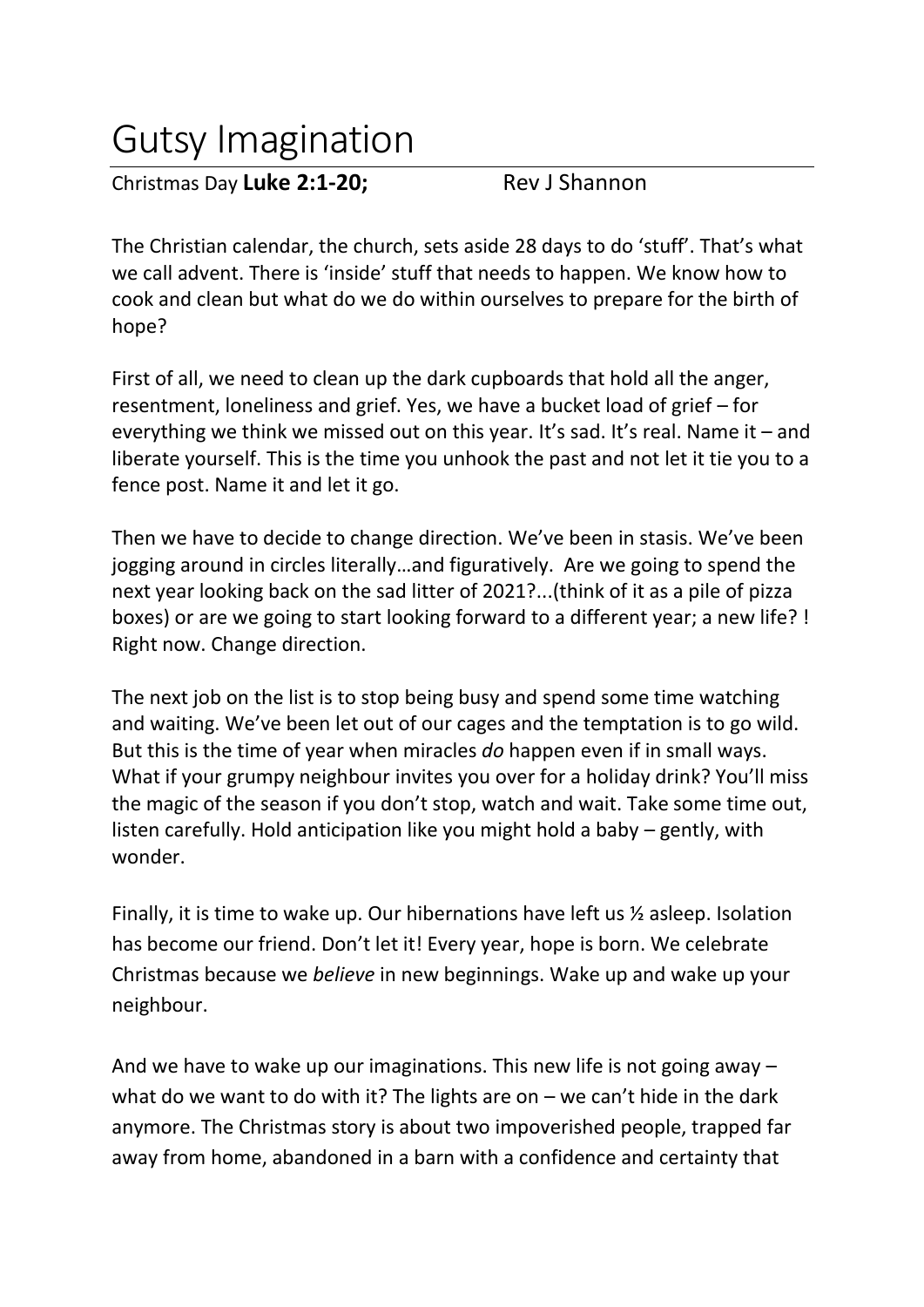God was near and the world was about to change. That takes courageous imagination.

So what are we going to put down – and never do again. Something we have forsaken in 2021 and realised, we don't need it. Working late? Cooking for *everyone*? Boozing every night? …and what are we going to take from this year? - something we didn't do before COVID but now will continue forever? Long walks? Regularly phoning friends?

Each year hope is born again, we are given light into darkness and we reminded that love is God in our world. He does not give up. In the year ahead we are called to have gutsy imaginations to overcome whatever obstacles COVID throws at us AND know that we are not God. There is a lot we can leave to HIM.

Somehow, the gift we must give to others is energetic, enthusiastic joy – and that's a rare and precious gift. The gift we need to give ourselves is gutsy imagination. We need to visualise this new life.

Mary dreamed of a better world. Up to her neck in danger, poverty and dislocation – she dreamed a future child that would change the *everything*.

This is the year we have learned to hold things lightly. It is a year where hopes have been dashed and dreams forsaken. And yet, now, like no other is the time to rise up. Jesus' promise to us is a new life. Forgiveness is a two-way street. Dig deep. Be real. Stay and wait. And most of all wake up from slumber; our depressions; our lonely times – reach out and wake another! Our blessing this year comes from Stephan Mauder:

God's promise is the foundation of life. Wait in faith. Trust in God. Give voice to Christ's love for all. Rings the bells. Awaken the world! A child will be born on Christmas Day! May God be a bright flame before you, Be a guiding star above you Be a smooth path below you, Be a kindly shepherd behind you, Today, tomorrow and forever.

And the final word goes to 82-year-old Mavis Staples. She will always be able to say it better than most of us.